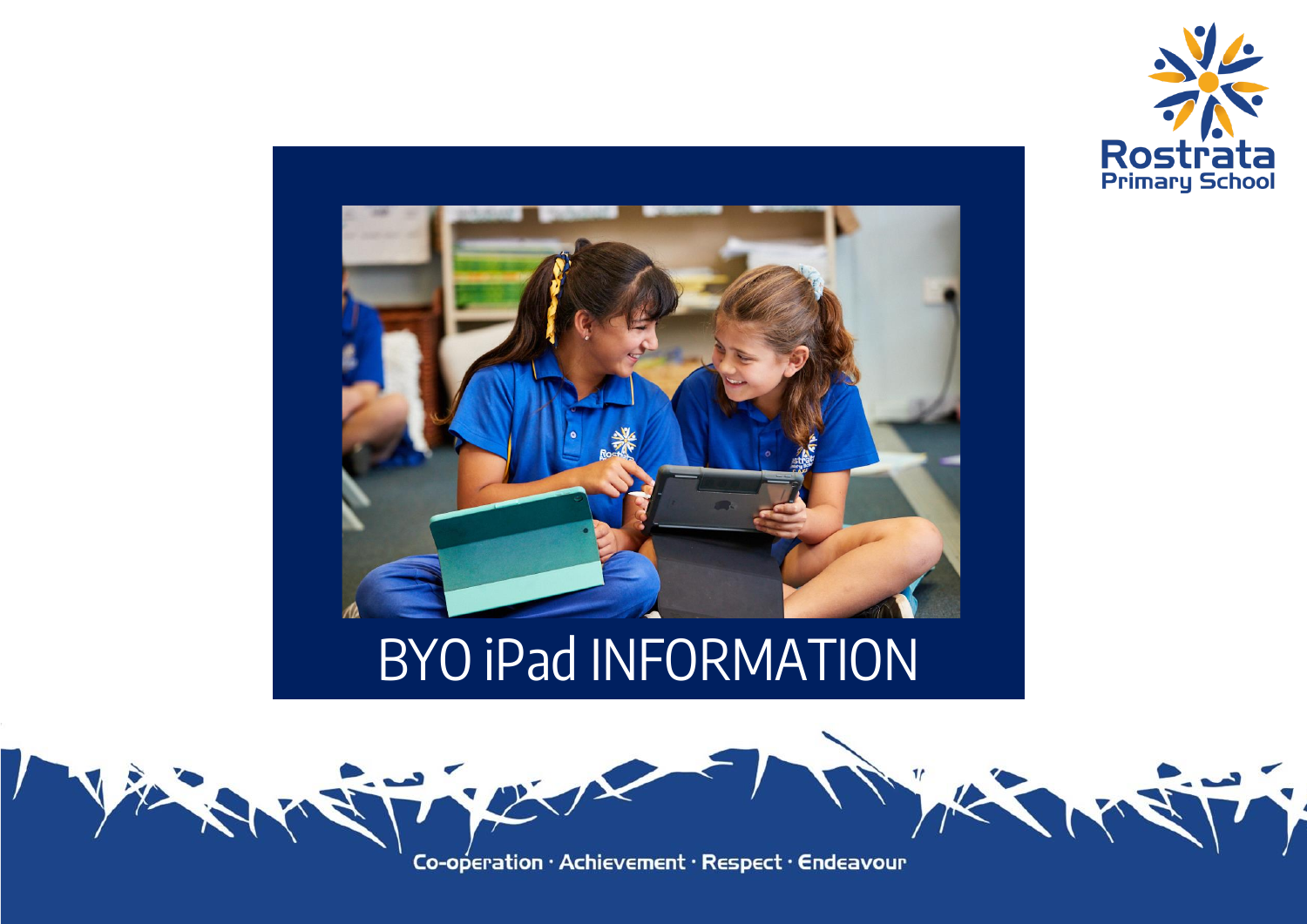### **Contents**



小头

Rostrata Primary School **Contract Primary School** Questions **Contract Primary School** 

About BYO iPads at **Frequently Asked** 

Service Purchasing & Requirements Social Media and Privacy



LA METTE

Maintenance and Responsibility **Example 2018** Usage Agreements

Co-operation · Achievement · Respect · Endeavour

Freux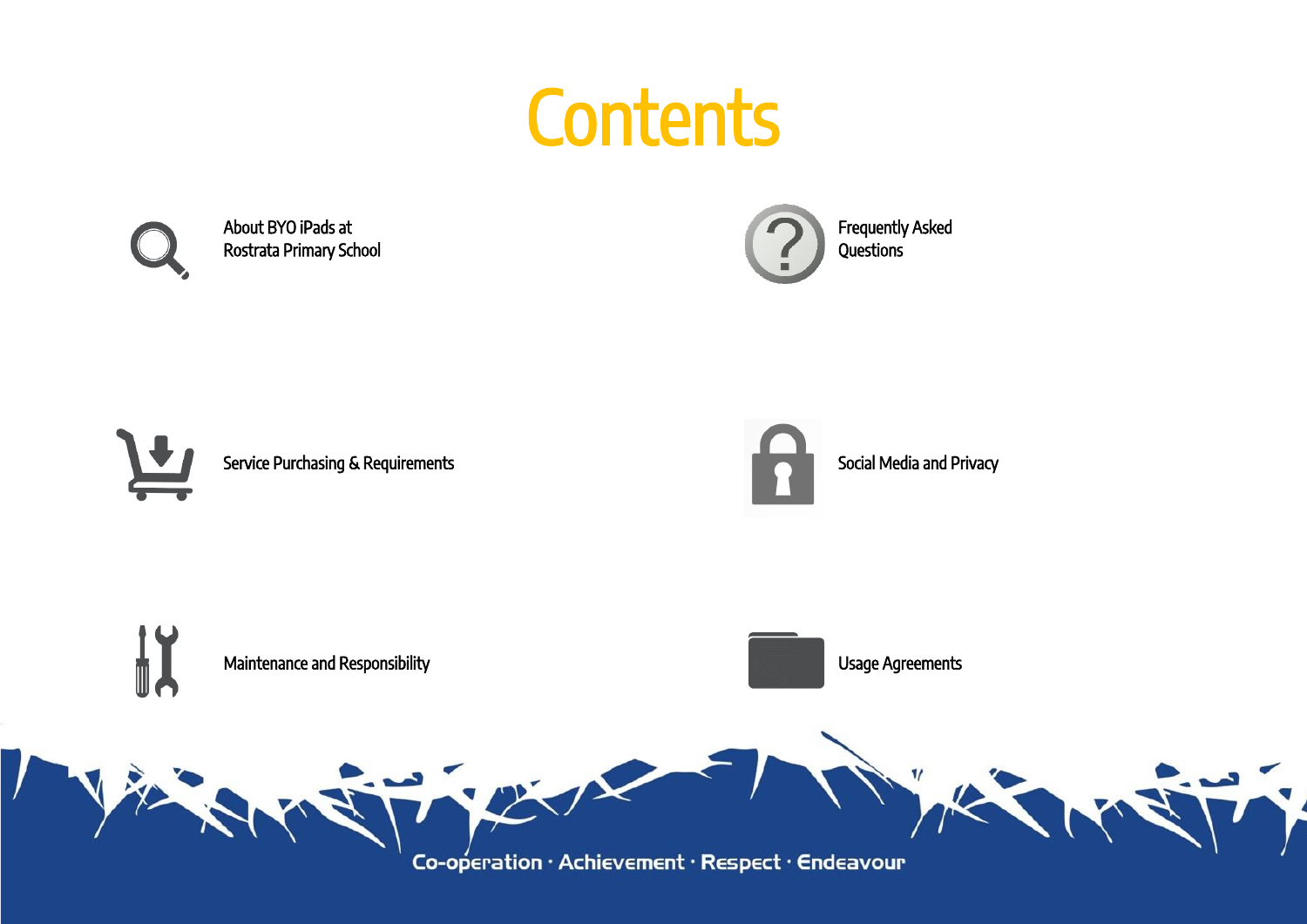

Our visions for integrating a 1:1 BYO iPad Program is to enhance learning through the use of readily available technology, allowing access to devices and catering for flexible learning opportunities.

In developing this program, we strive to see an improved connection with home environments, readily available access for students to content at a hyper-personalised level and flexible learning opportunities.

This document provides you with thorough information regarding purchasing options and recommendations, as well as answers to questions you may have regarding the program. In addition, we have parent information sessions as the year rolls out for parents to observe the implementation of the program, give feedback and ask questions.



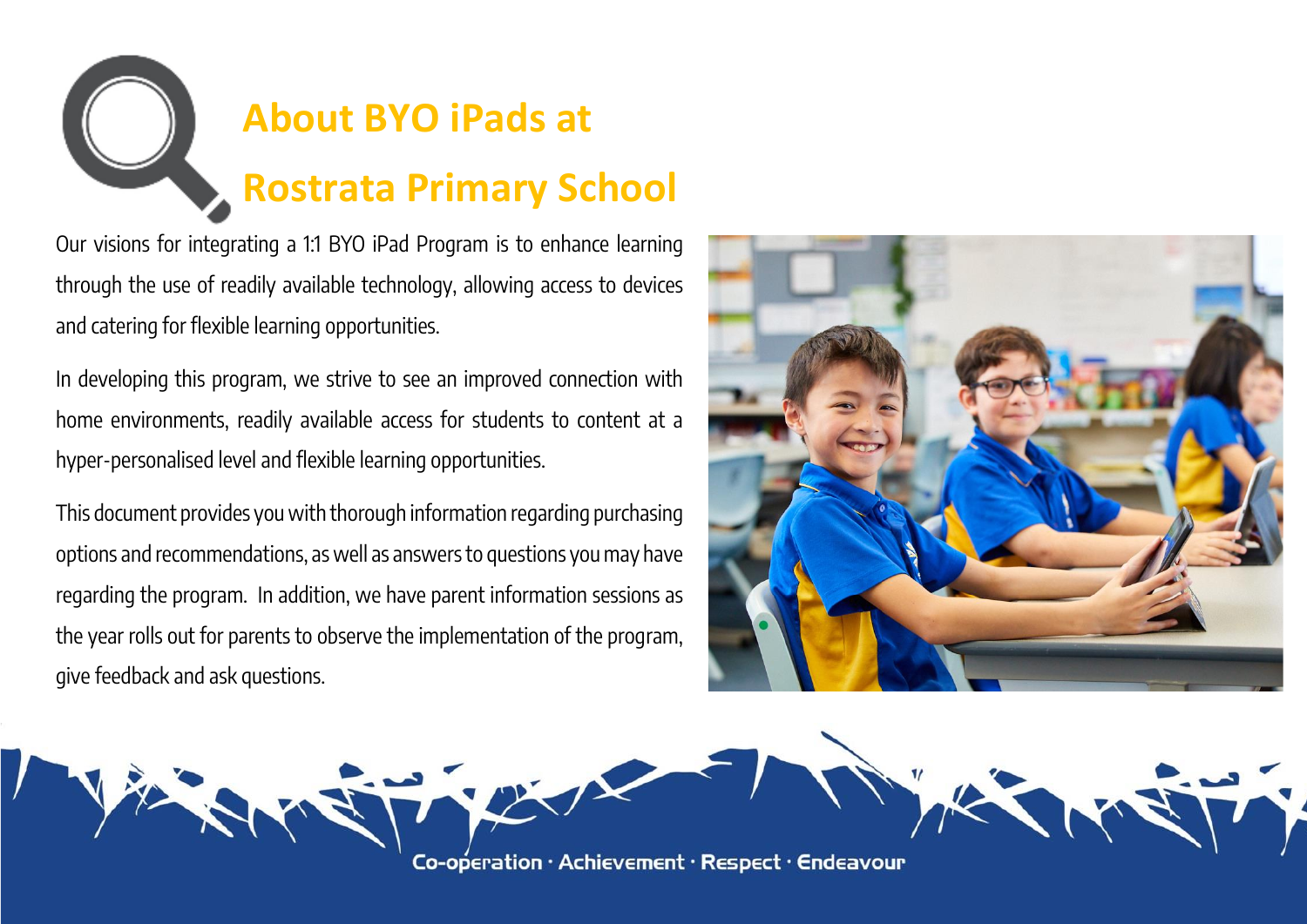# **Device & Purchasing Requirements**

#### Requirements:

To ensure compatibility with the school system & classroom needs, we recommend the following devices:

- \* iPad (9<sup>th</sup> Gen recommended)
- \* iPad (8<sup>th</sup> Gen)
- \* iPad (7 th Gen)
- \* iPad Pro

#### Recommended Accessories:

- \* Headphones
- \* Protective casing STM Dux Cover
- \* Stylus recommendations include a generic stylus, Apple Pencil  $(1<sup>st</sup>$  or  $2<sup>nd</sup>$  Gen as compatible with your device), or LogiTech Crayon.



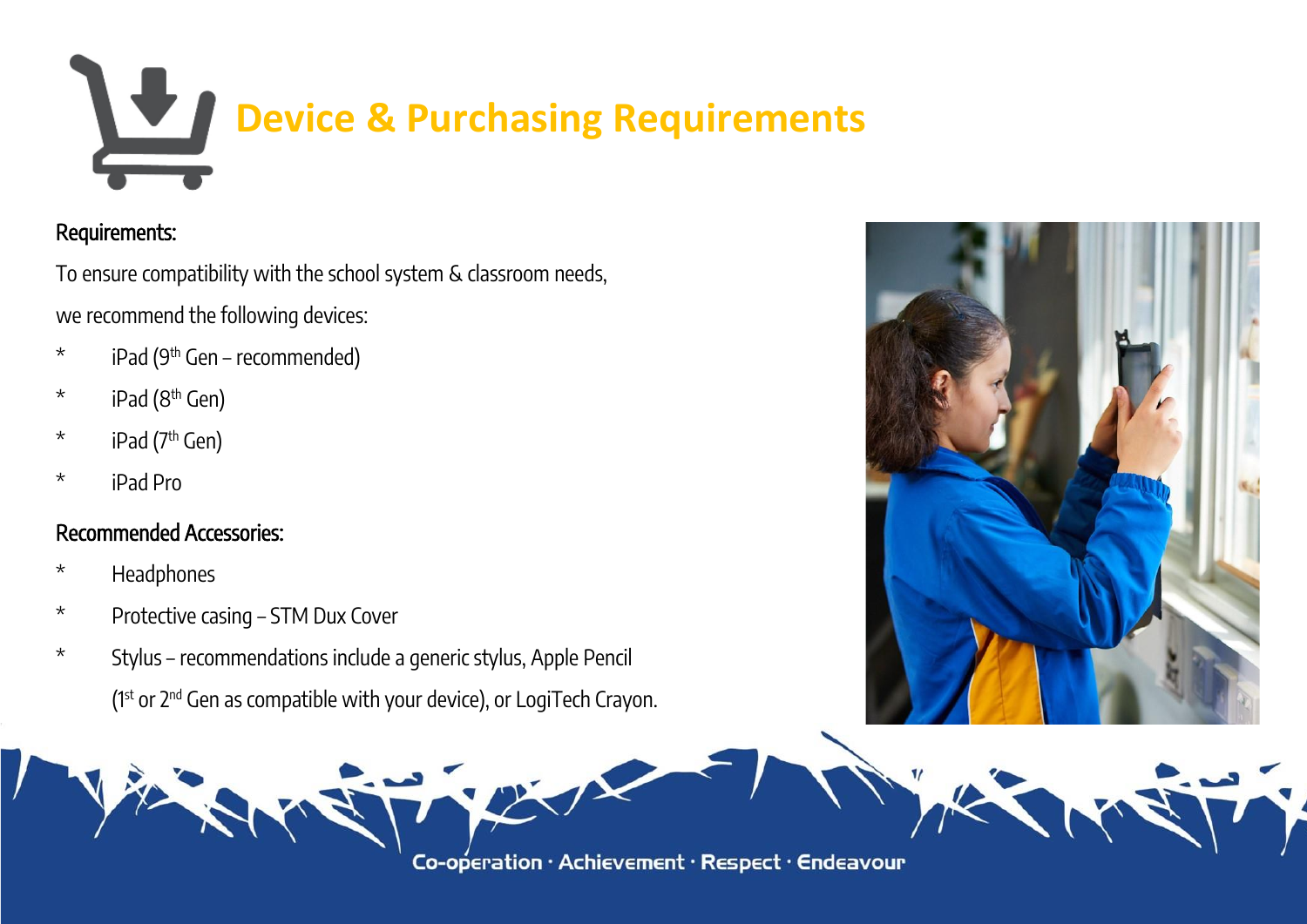#### +Apple Care

Apple Care can be purchased for a small additional cost and provides a warranty. More information can be found here :<http://www.apple.com/au/support/products/>

#### Insurance

Insurance is an important consideration for the device your child brings to school. You can discuss insurance cover for the device with your home and content provider and adding this item to your existing cover.

#### Purchasing – Winthrop Australia

Rostrata Primary School has partnered with Winthrop Australia, to provide iPads at a discount price to the parent community. Parents are not required to purchase their devices from Winthrop Australia, but doing so does offer the following benefits:

- \* discounted education pricing;
- \* optional two years AppleCare+ extended warranty;
- \* optional two years of insurance;
- \* service and insurance support;
- \* free shipping to your home address.

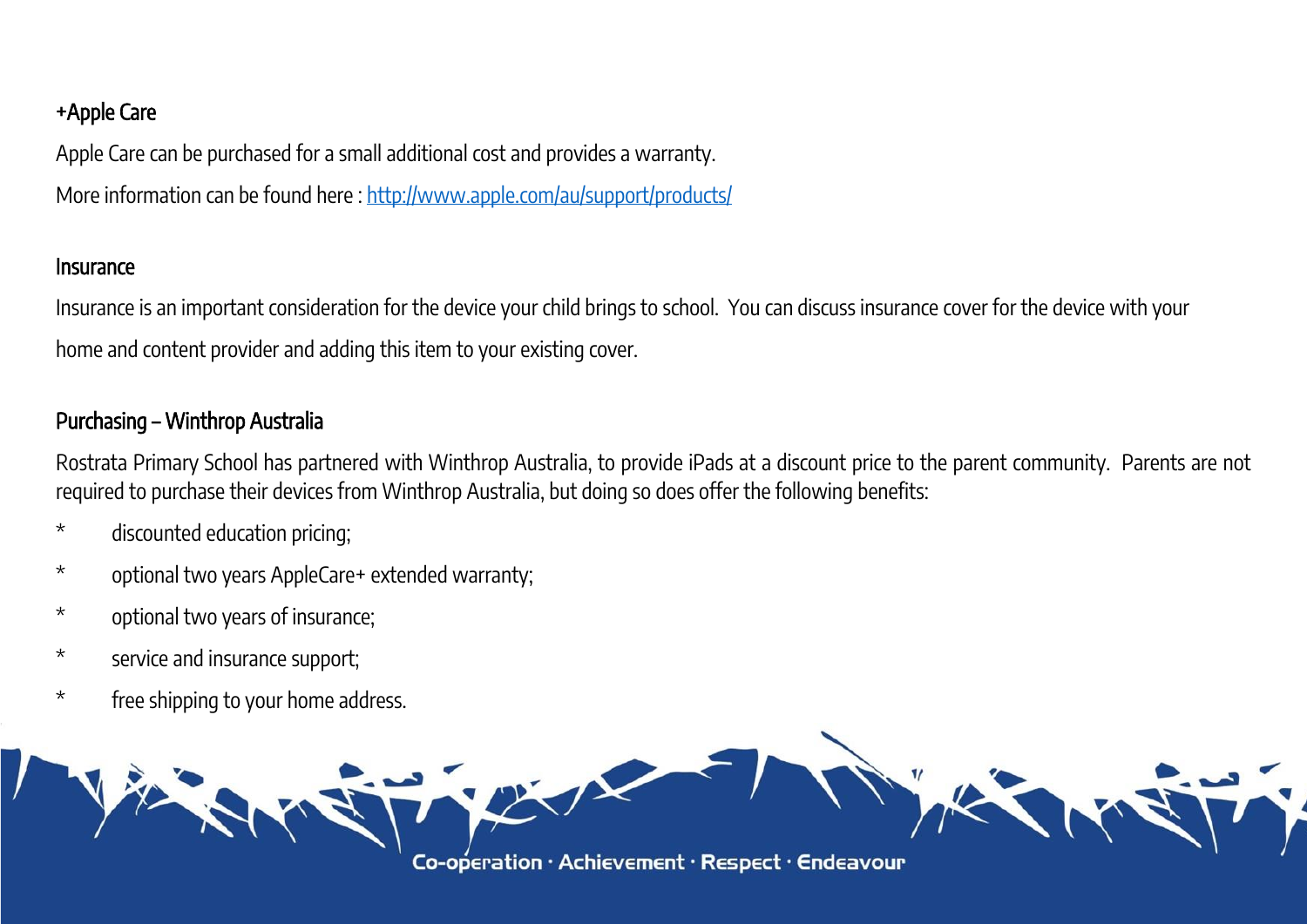### **THE Maintenance and Responsibility**

#### Home responsibilities

- \* Charge iPad to 100% for each day.
- \* Ensure Automatic or Manual updates occur immediately for apps and the device.

#### Classroom Responsibilities

\* Safe storage of the device in classrooms throughout the day.



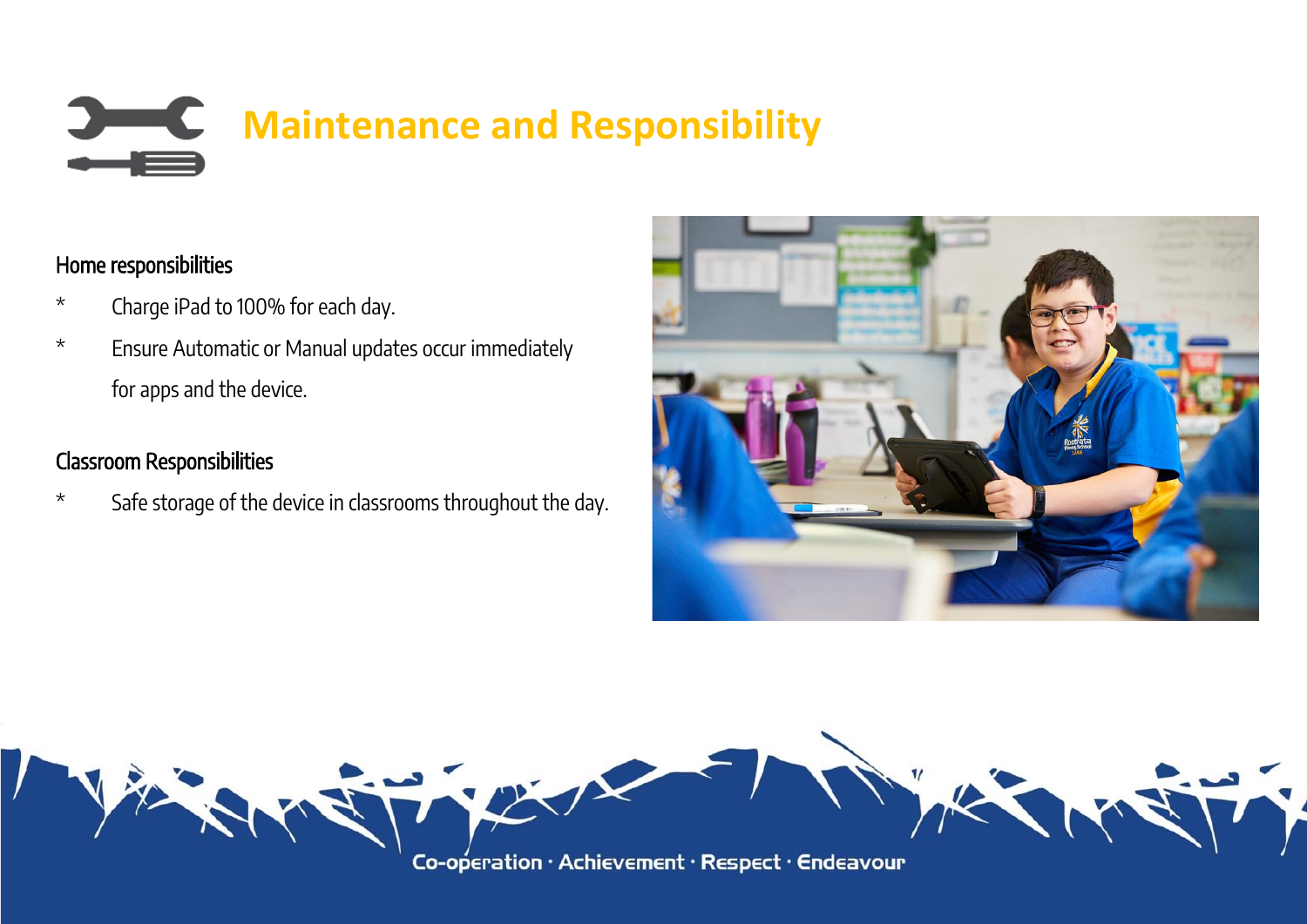## **Social Media and Privacy**

#### Social Media and Privacy

As per Department of Education (DoE) guidelines, Internet and Online Services provided to students will primarily be used for learning related activities and require informed parental consent, user agreements and appropriate management. DoE provides online services to students in public schools for learning related activities and strives to protect students from exposure to inappropriate online material and activities Students engage in learning about ethical and safe use through online platforms. Lessons are consciously planned and implemented to enhance development of ICT skills and Digital Technologies understanding, in order to prepare them for an ever changing social, higher-education environment and future workforce. We encourage students and teachers to safely and ethically access the internet and email, use organisational tools and engage with resources to innovate and transform their teaching and learning.

#### **Privacy**

Staff, parents/carers and the community need to encourage students to be aware of the risks associated with some online activities and how to adopt protective online behaviour to protect them from exposure to inappropriate online material or activities, suggestions being:

- \* Keeping personal details private by using a nickname instead of a real name and always asking parents before giving out name, address of phone number online.
- \* Keeping usernames and passwords private.
- \* Mindfully posting online and being positively constructive in response to others. Once posted, a message can be difficult to remove.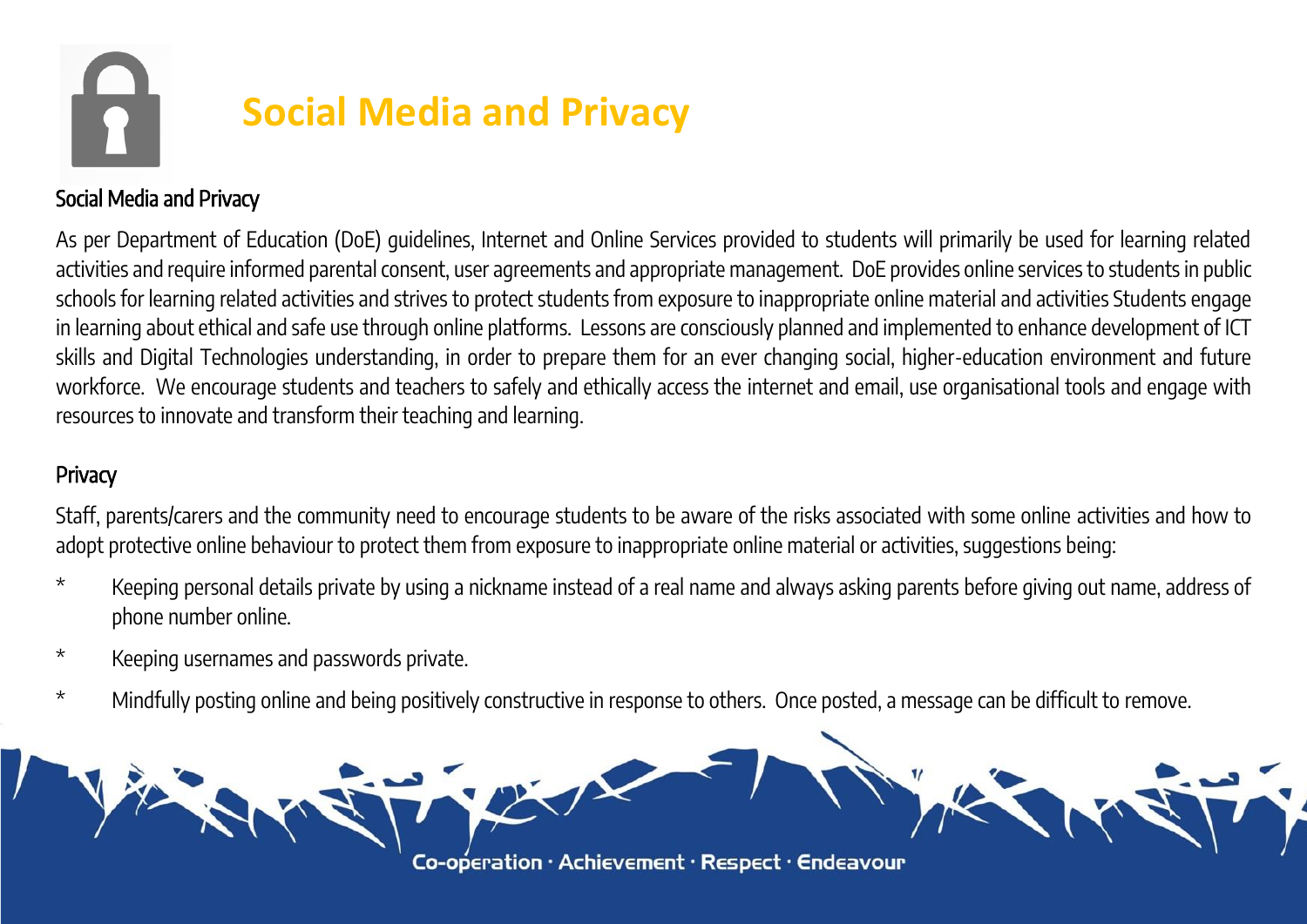#### Social Media

The youngest age requirement for a social network is 13 years of age, some are even older. Most social media sites set minimum age requirements. This is primarily for safety reasons as young children don't understand the dangers of cyber predators, and because younger children have not yet developed the good judgement to know what's okay to post and what is not. They are also exposed to adult content which can be suggestive or inappropriate. Cyberbullying is emerging as a devastating and destructive outcome for young children as well.

With all the above in mind, we have made a decision to ban all social network / social media / chat room-type apps from devices that will be used for learning at Rostrata Primary School. We understand that some parents have used their parental discretion to allow their child to participate in social media at home, however at Rostrata Primary School this will not be permitted.

Devices that are brought to school for learning must not have the following apps installed:

| <b>Facebook</b> | WhatsApp    | Linkedn | <b>Discord</b> |
|-----------------|-------------|---------|----------------|
| Twitter         | Secret      | Vine    | Reddit         |
| Instagram       | House Party | WeChat  | Musical.ly     |
| Snapchat        | Tumblr      | Kik     | <b>TikTok</b>  |

Device installed apps – Messages, Facetime, Mail Messenger and the App Store must be disabled during school hours.

There are many more social networking sites, so we ask that you are aware of the sites students are accessing at home.

Please understand that these measures are in place to protect the students at Rostrata Primary School.

If you have concerns regarding your child's online safety, please access the Office of the Children's eSafety Commissioner at [http://www.esafety.gov.au/.](http://www.esafety.gov.au/)

Co-operation · Achievement · Respect · Endeavour

A THE NEW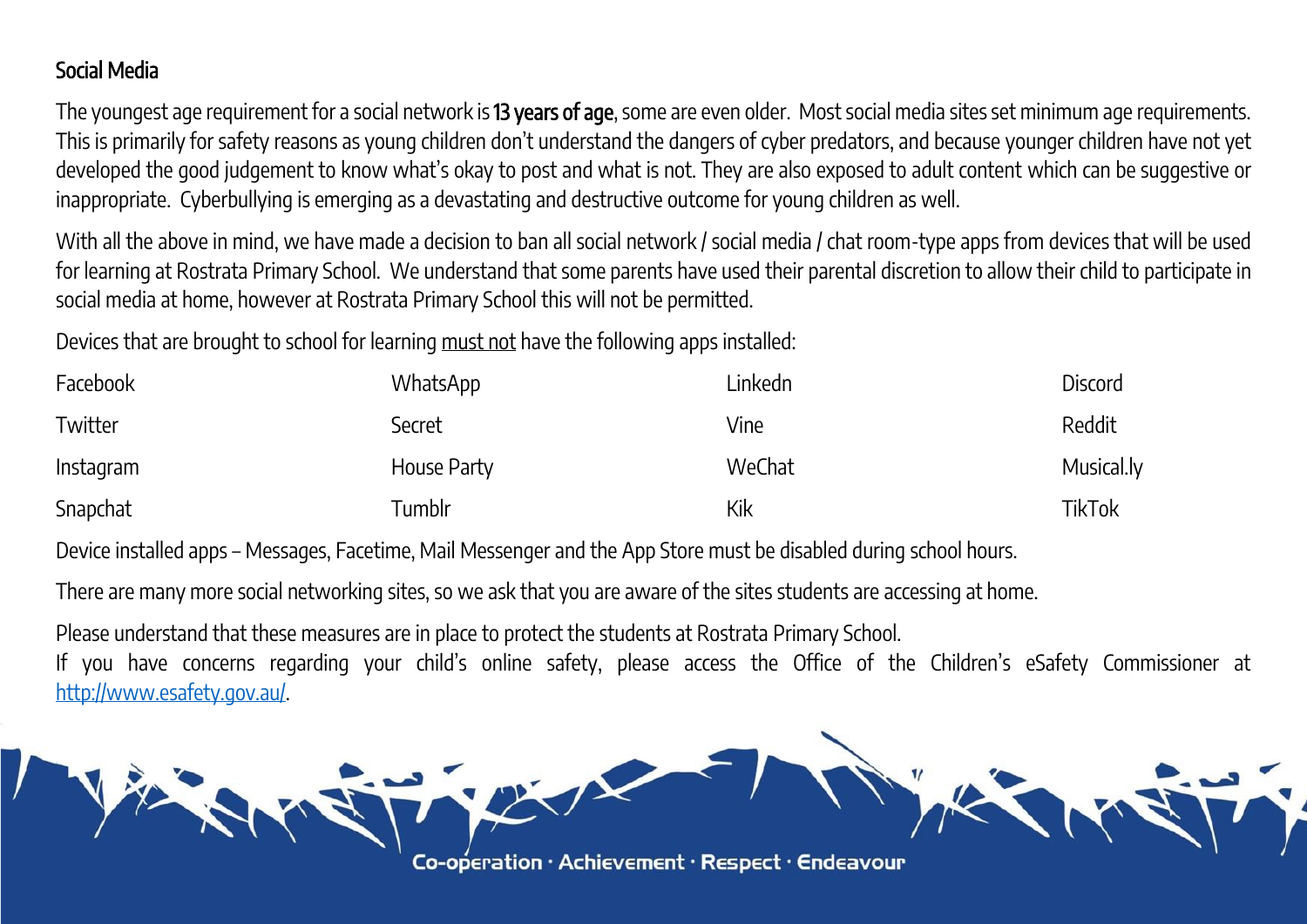

#### Which device will best meet our needs?

Our BYO iPad Instructional Technology Committee, through researching other schools, has identified the Apple iPad as the preferred device to support students learning.

#### Why that device?

The iPad and apps, allow our staff to expose students to learning that balances creativity with critical thinking in the enhancement of classroom experiences. The school currently has only Apple devices in classrooms and connected to our system.

#### What are the minimum device requirements?

We have identified the iPad (9th Generation) as the recommended device. For longevity of the device we also advise parents that earlier devices are not recommended as we cannot guarantee that they will be able to maintain required functionality over a three-year period (considering device and app updates).